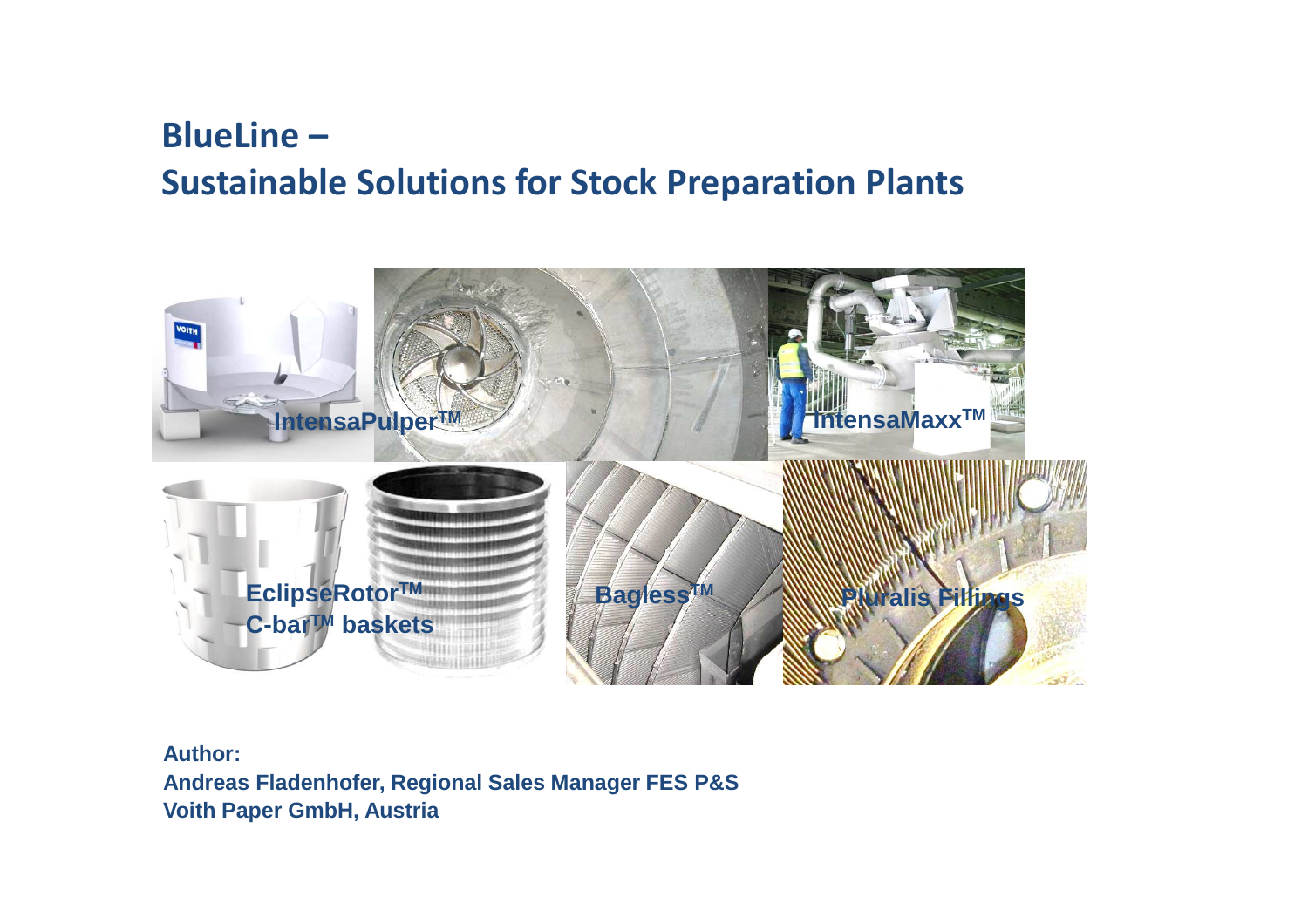# **Introduction**

**Rising energy and raw material costs are meanwhile the biggest cost drivers in paper mills all over Europe. Beside this, water consumption, chemicals, etc. are increasing the expenditures for papermakers, additionally. With the BlueLine family Voith Paper developed new plant components and also some re-designed equipment to support the paper industry regarding those challenges.**

**As pulping of the raw material is one of the biggest energy consumption processes in stock preparations, the Intensa series, like the IntensaPulperTM (off-set arrangement of rotor), was developed with the main purpose to decrease energy consumption at the same or even better flake reduction. This principle is adaptable to existing pulpers, as well as for most of the competitive products.**

**As the amount of impurities in the raw material is increasing day by day, the IntensaMaXXTM detrashing machine ensures a constant and reliable detrashing of the pulp at lowest fiber loss, wear and energy costs.**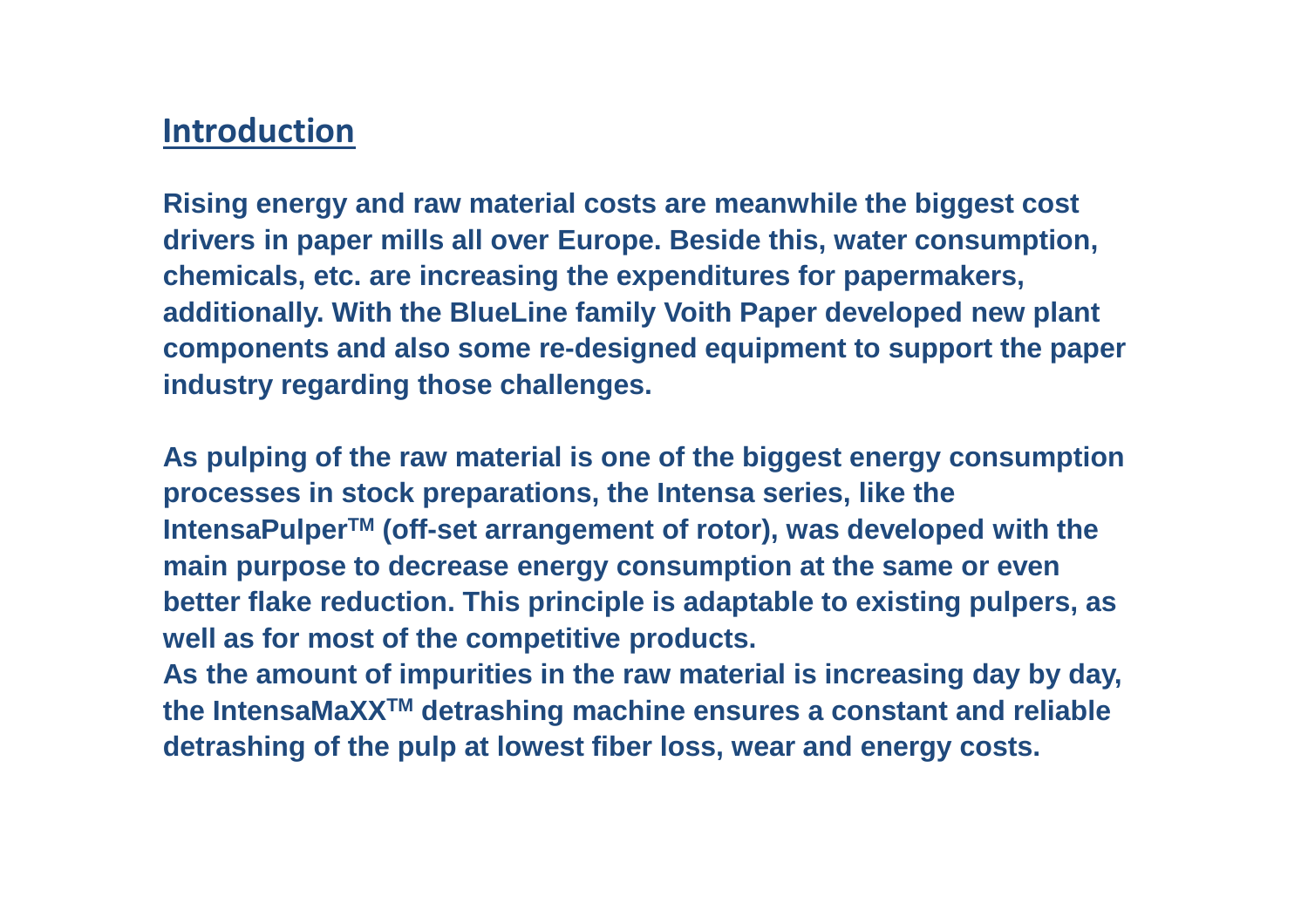**Regarding screening, new rotors as i.e. the EclipseRotorTM were developed, ensuring high capacity and high screening efficiency at lower energy consumption and wear. In combination with the constant enhancement of screen baskets it is possible to upgrade existing screening plants to highest performance.** 

**Also in case of refining the principle of "low intensity refining" was developed further. With the family of Pluralis fillings nearly all double disc refiner types can be optimized regarding energy consumption and strength development.**

**Last but not least our DiscFilter technology with BaglessPlusTMsegments made out of stainless steel will help reducing operating costs. With the BaglessPlusTM technology it is possible to rebuild nearly all kinds of Disc Filters to improve capacity, filtrate quality and yield as well as to reduce water consumption and maintenance**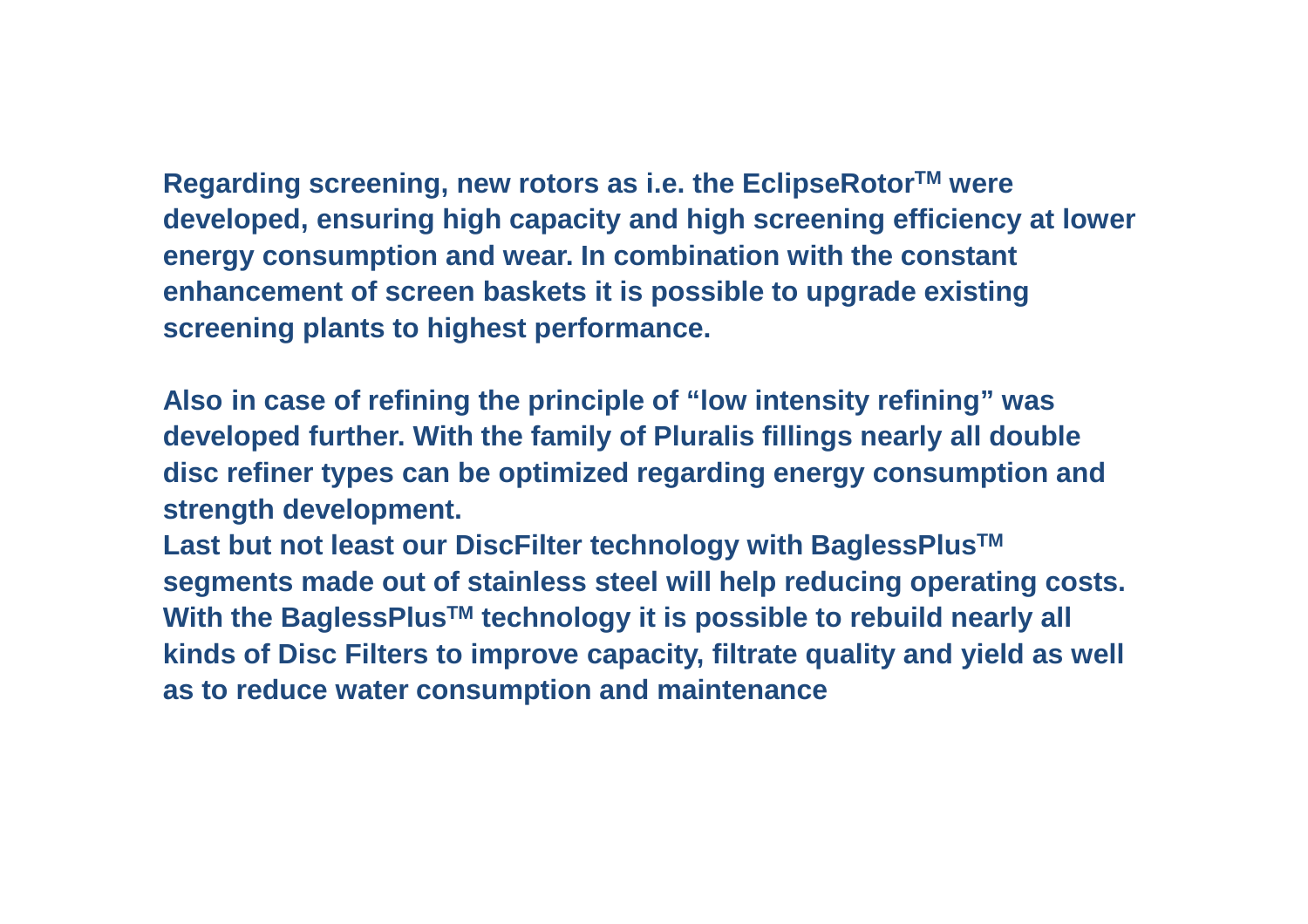# **Experimental and Results**

### **IntensaPulperTM**



- $\bullet$ **Off-set arrangement of rotor**
- •**Double cone bottom comes closer to the ideal circle-shaped**
- •**Round tank has lowest flow losses**
- **Reduced energy for the same pulping quality**   $\bullet$
- $\bullet$  **Perfect turbulence and optimized flow with lower energy consumption than with previous pulpers**
- **Min. 20% Energy Savings compared to conventional pulpers**  $\bullet$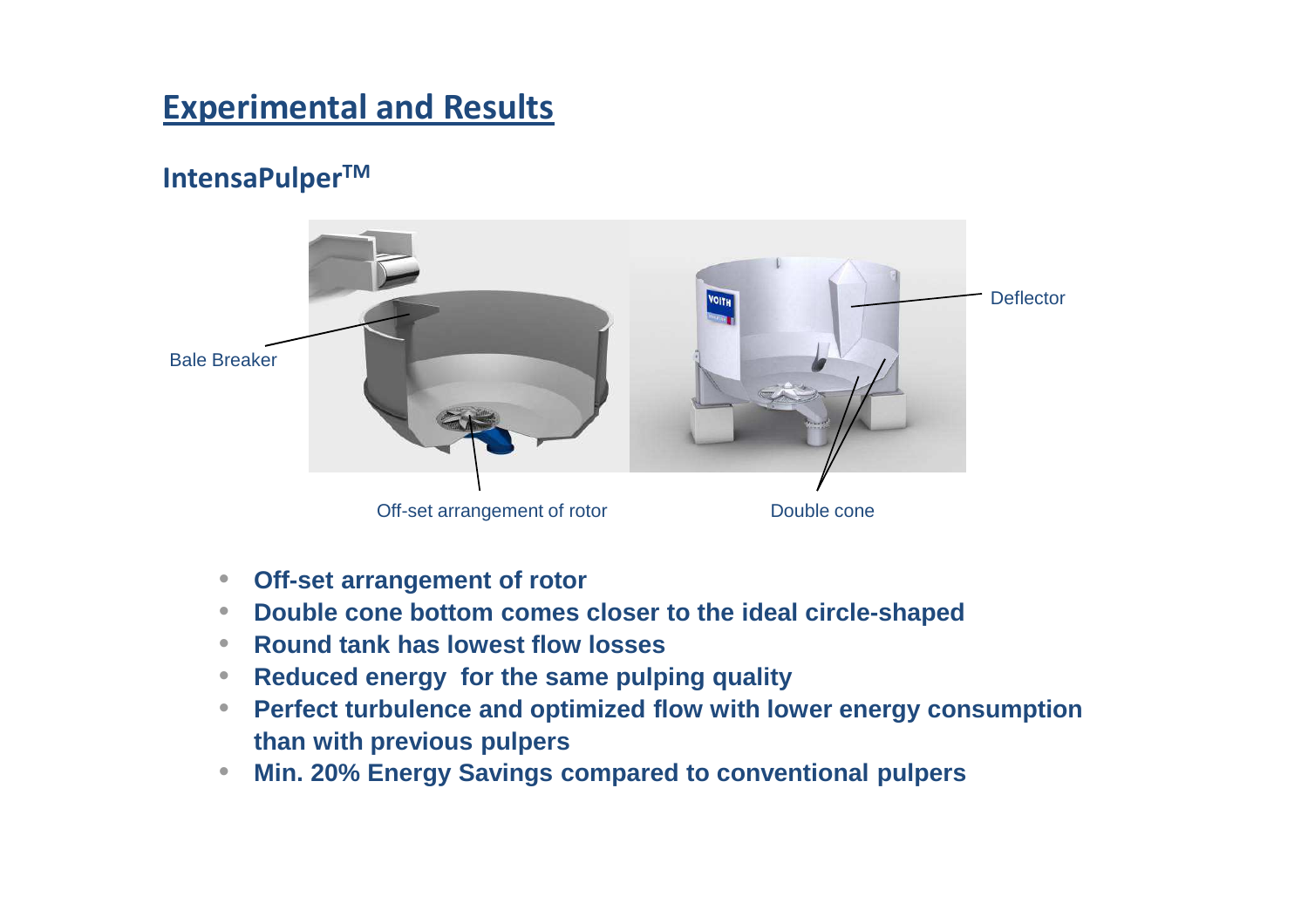#### **Case Studies:**

#### **1. Rebuild of a 50 m³ Pulper to IntensaPulperTM (rebuild of existing pulper)**

|                             | <b>Original Pulper</b> | <b>IntensaPulper</b> |                   |
|-----------------------------|------------------------|----------------------|-------------------|
| <b>Type</b>                 | 18DHPS                 | <b>IP50</b>          |                   |
| <b>Operating Volume</b>     | $43 \text{ m}^3$       | $50 \text{ m}^3$     |                   |
| <b>Power Consumption</b>    | <b>400 kW</b>          | <b>420 kW</b>        |                   |
| <b>Production</b>           | 450 bdmt/d             | 850 bdmt/d           | increase of 89 %  |
| <b>Flakes (Somerville)</b>  | 25%                    | 12%                  | improvem. of 48 % |
| <b>Pulping/Accept Cons.</b> | 6/4%                   | 7/4%                 |                   |
| <b>Specific Power</b>       | 21 kWh/t               | 12 kWh/t             | savings of 57 %   |

**Energy savings about 75.600 €/a!!**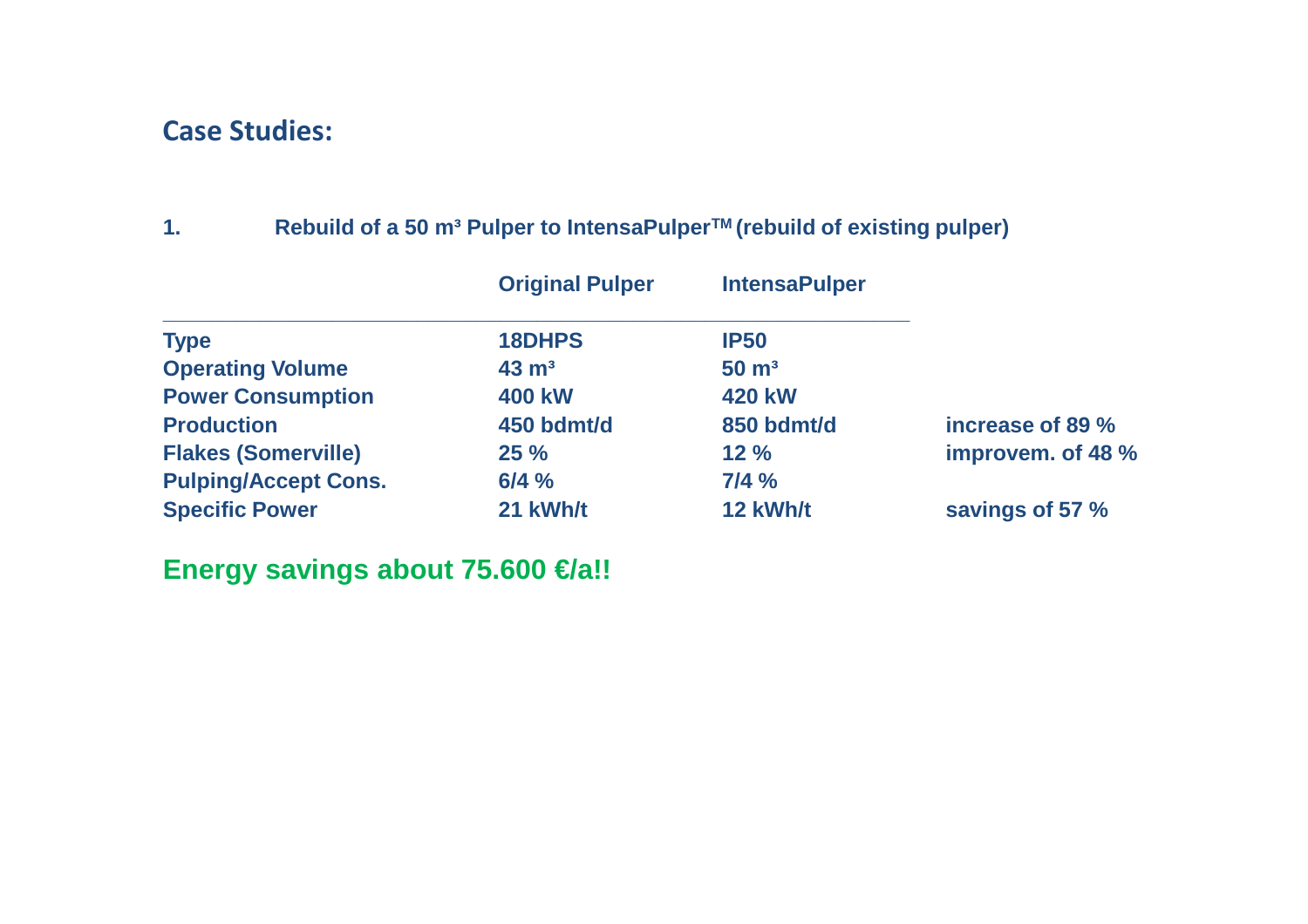#### **Case Studies:**

#### **2. Rebuild of KBC Pulper with PlateRotor & NDuraPlate\_ES (rebuild of existing pulper)**

|                              | <b>Before</b>                    | <b>After</b>            |                   |
|------------------------------|----------------------------------|-------------------------|-------------------|
| <b>Type</b>                  | <b>KBC Hydrapulper Continous</b> |                         |                   |
| <b>Raw Material</b>          | <b>OCC</b>                       |                         |                   |
| <b>Throughput</b>            |                                  | 382 bdmt/d              |                   |
| <b>Pulping Consistency</b>   | 4,5%                             | 4,5%                    |                   |
| <b>Rotor Speed</b>           |                                  | <b>192 rpm</b>          |                   |
| <b>Installed Power</b>       |                                  | <b>300 kW</b>           |                   |
| <b>Power Consumption</b>     | <b>247 kW</b>                    | <b>197 kW</b>           | savings of 20 %   |
| <b>Rotor Type</b>            | <b>KBC Vokes Rotor</b>           | <b>Voith PlateRotor</b> |                   |
| <b>Screen Plate</b>          | <b>Standard hole plate</b>       | <b>NDuraPlate ES</b>    |                   |
| <b>Accept Flakes content</b> | 23,9 %                           | 20,9 %                  | improvem. of 13 % |

**Energy savings about 29.400 €/a!!**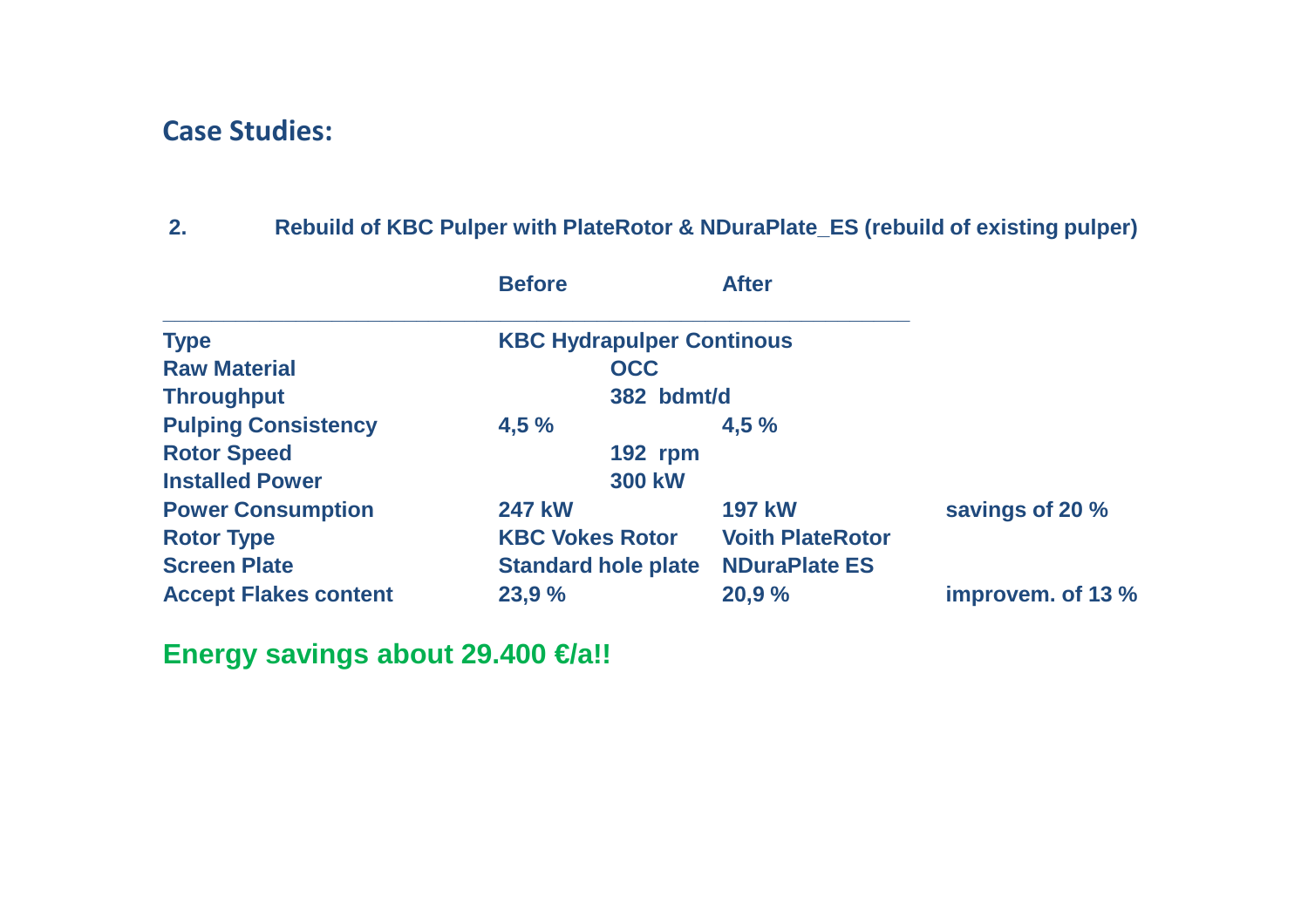### **IntensaMaXXTM**



Conventional detrashing machine

#### **Why is the machine trouble-free?**

#### **Rotor on top**

- **Difficult for big contaminants to flow against gravity**•
- **Therefore less wear, no blockages, no rotor damages** $\bullet$
- **Reliability proven since decades in ContaminexTM CMV**•**Asymmetrical Tank Design**
- $\bullet$  **Benefit of all the asymmetrical features helps to prevent rags and wear while keeping maximum turbulence**

#### **Position of reject nozzle**

- **Short & direct channel between feed & reject nozzle for quick reject**   $\bullet$ **extraction**
- **Lowest position of nozzles ensures rejecting of all types of rejects**•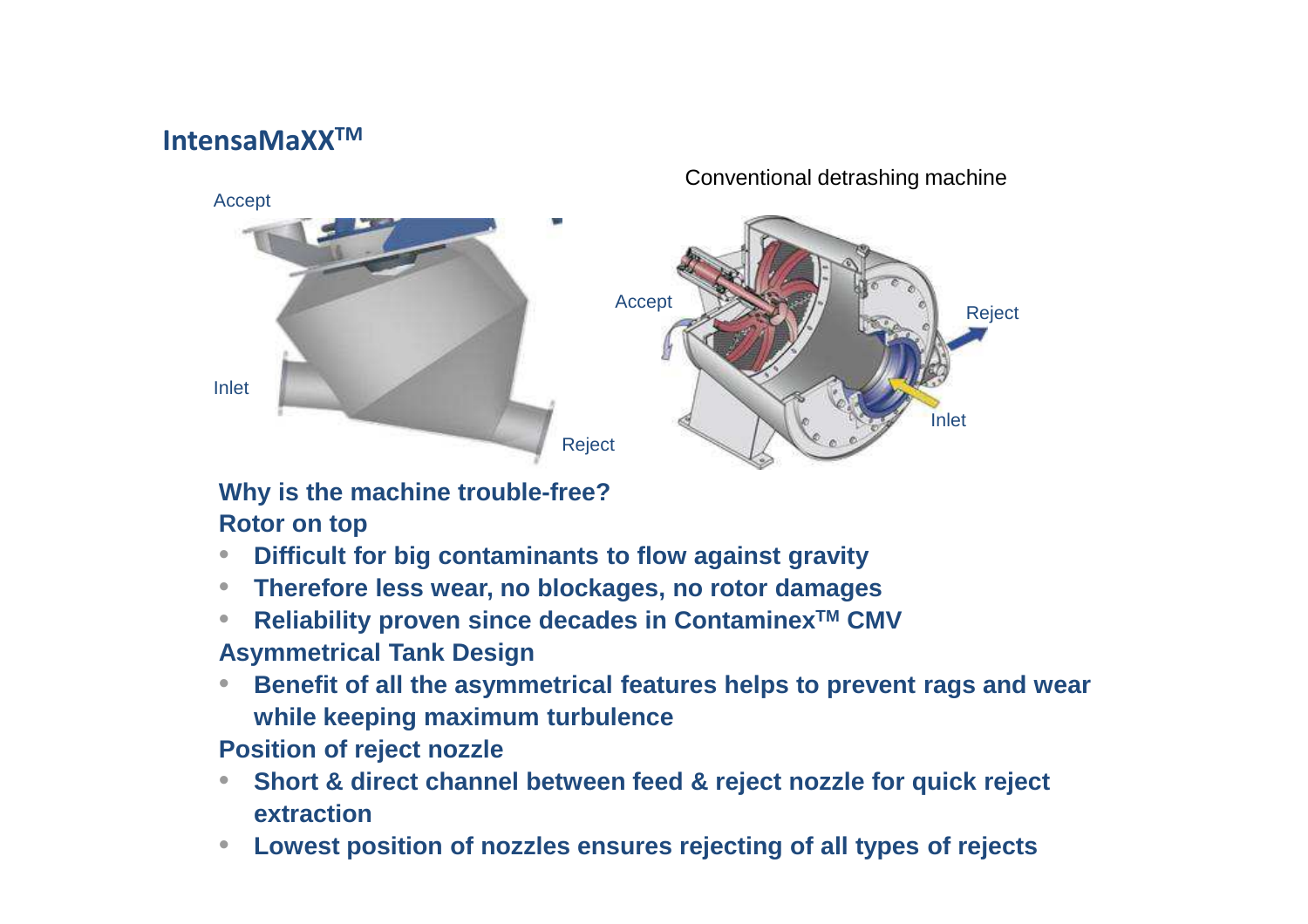#### **Rebuild of 2x Fiberizer to 1 IntensaMaxx**

|                          | <b>Before</b>  | <b>After</b> |                 |
|--------------------------|----------------|--------------|-----------------|
| <b>Machine Type</b>      | 2x F2-T.S      | <b>IM15</b>  |                 |
| <b>Raw Material</b>      | <b>OCC</b>     |              |                 |
| <b>Throughput</b>        | $1.000$ bdmt/d |              |                 |
| <b>Installed Power</b>   | 2x 160 kW      | <b>75 kW</b> |                 |
| <b>Power Consumption</b> | 2x 128 kW      | <b>60 kW</b> | savings of 77 % |

**Energy savings about 160.000 €/a!!**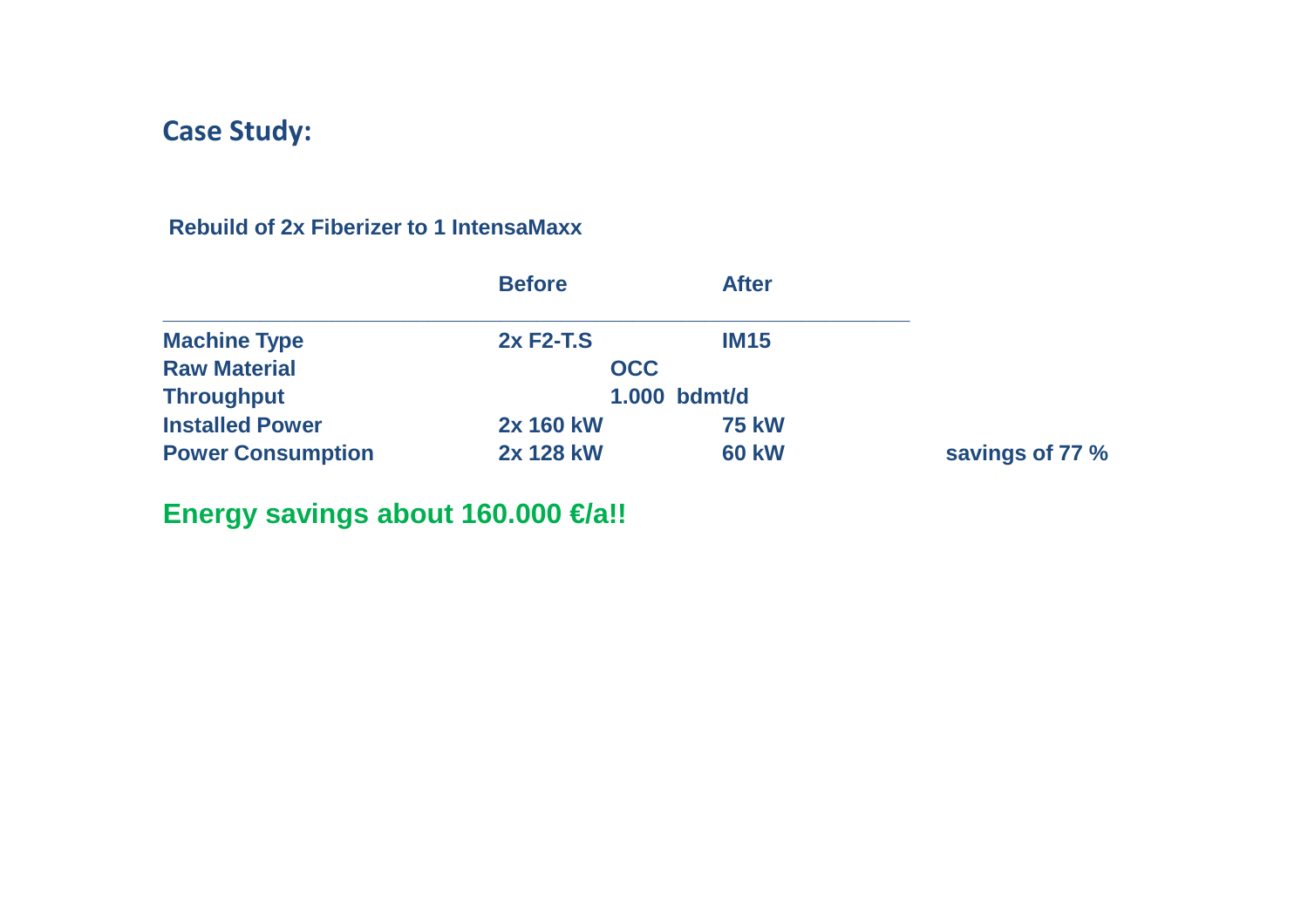### **EclipseRotor for Screening Applications**







EclipseRotor: 5 mm gap

- $\bullet$ **Influence factors and weighting for rotor energy consumption:**
- $\bullet$ **60% use of energy goes to blank rotor drum**
- **Remaining use of energy is influence able by:**  $\bullet$ 
	- **- Quantities of Foils**
	- **- Arrangement on drum surface**
	- **- Height of Foils**
	- **- and Rotor-basket gap**
- $\bullet$ **Whereby gap has biggest influence**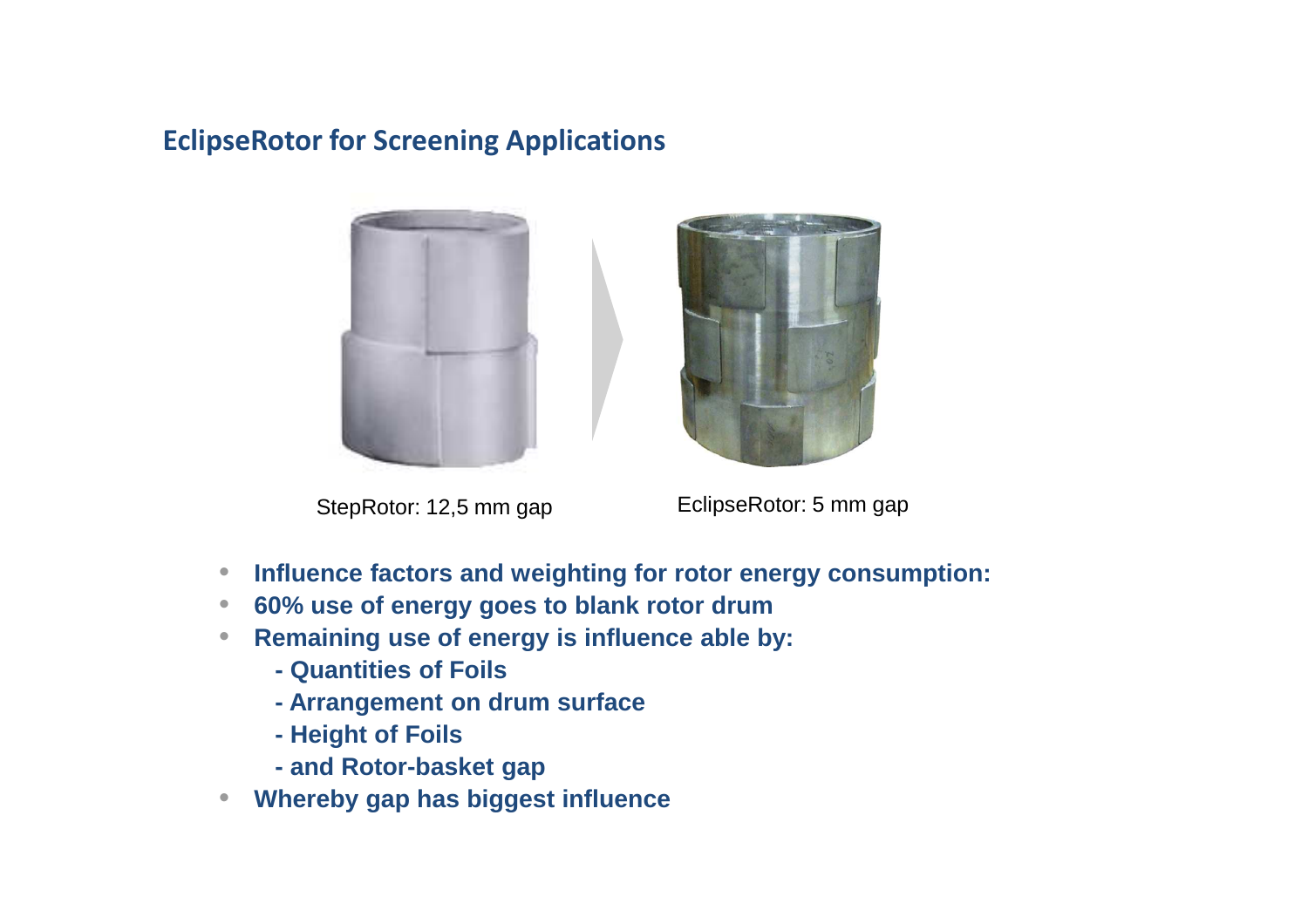#### **EclipseRotor for Screening Applications**

**Eclipse Performance:**

- $\bullet$ **Higher throughput performance up to 20%**
- **Specific use of energy reduced up to 45%**
- **Similar thickening factor for both rotor types**
- $\bullet$ **Up to 30% higher screening efficiency**

**Operational Recommendation:**

- •**For rebuild and new installation instead StepRotor**
- $\bullet$ **Rotor tip speed 18 to 20 m/s**
- **Fiber consistency 2 to 4.5 %**
- **Used Rotor-Basket gap is 5 mm**
- **Basket combination: All styles** $\bullet$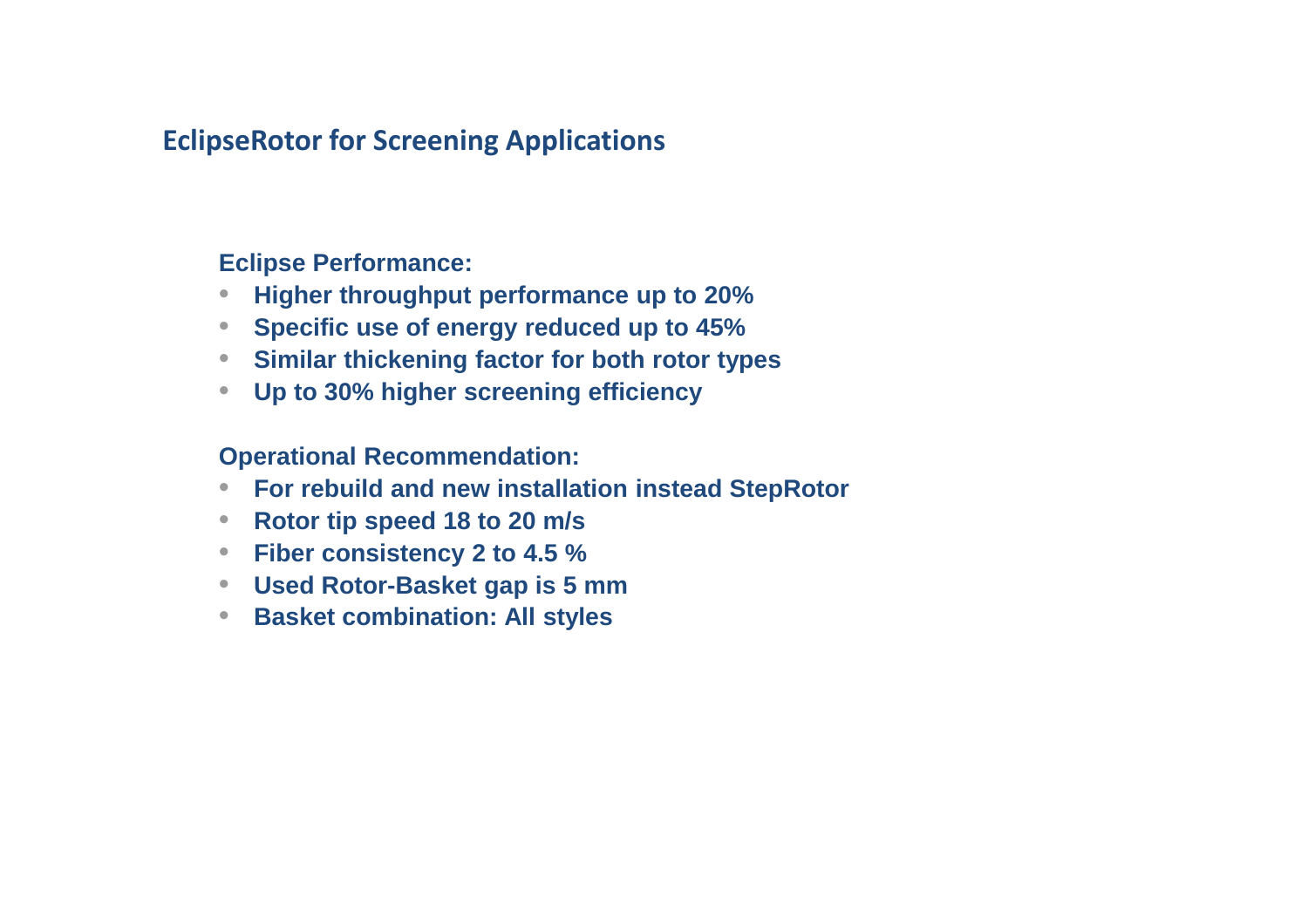### **Corse Screening Rebuild of Black Clawson UV400 MC – hole screening primary stage**

|                          | <b>Before</b>        | <b>After</b>     |                 |
|--------------------------|----------------------|------------------|-----------------|
| <b>Rotor Type</b>        | <b>Black Clawson</b> | <b>Eclipse F</b> |                 |
| <b>Paper Grade</b>       | <b>B&amp;P</b>       |                  |                 |
| <b>Inlet Consistency</b> | 3,7%                 |                  |                 |
| <b>Rotor Speed</b>       | $20,2 \, \text{m/s}$ | $18 \text{ m/s}$ |                 |
| <b>Power Consumption</b> | <b>93 kW</b>         | 62,5 kW          | savings of 33 % |

### **Energy savings about 18.000 €/a!!**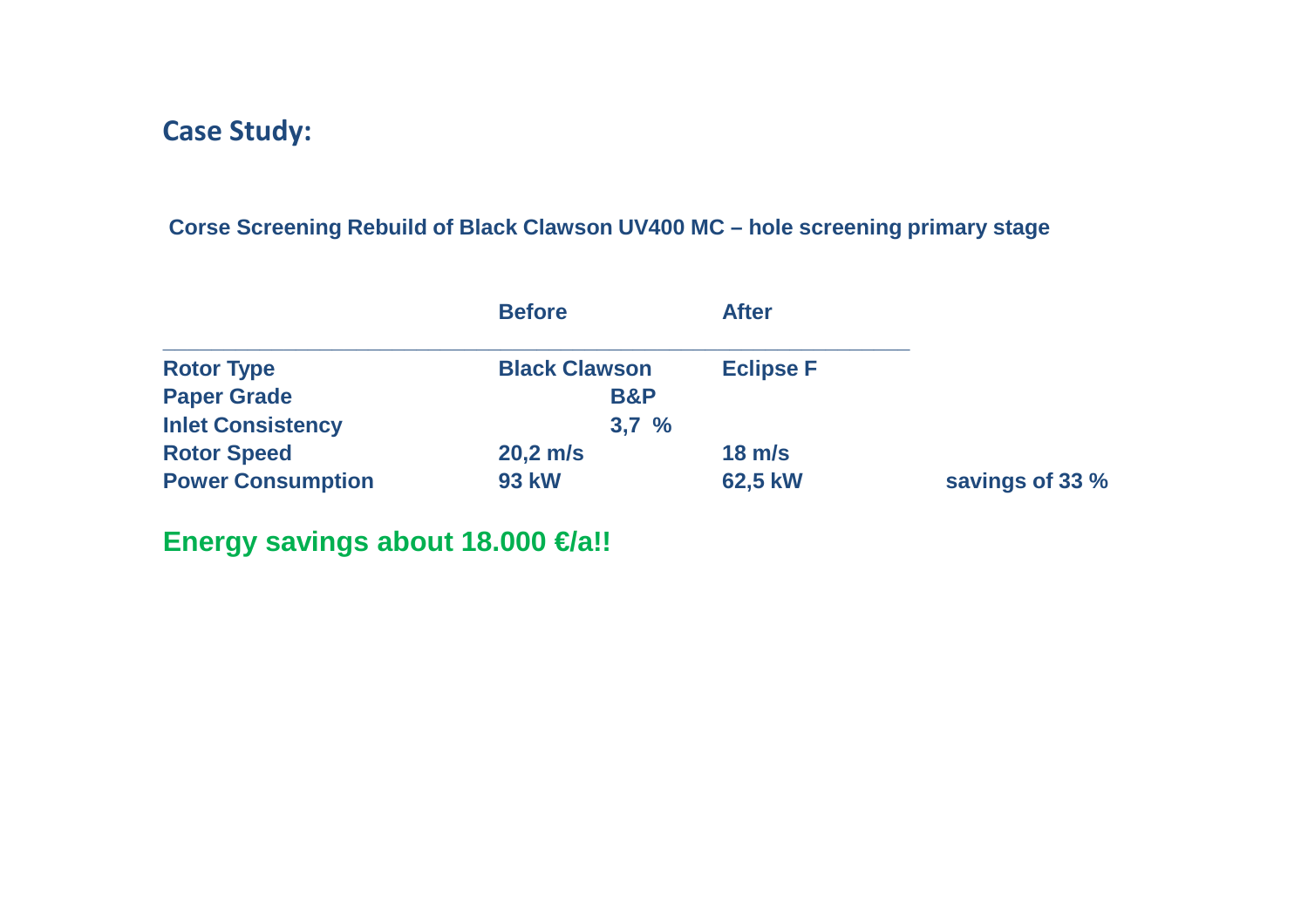### **Pluralis Fillings for Refining Applications**





#### **Flow optimized bar and groove design**

- $\bullet$ **Higher hydraulic capacity**
- $\bullet$ **Smooth surface**
- **Low draft angle**   $\bullet$

**Designed for different fiber types**

- **Pluralis effect treats higher number of fibers more uniformly (Larger plate**   $\bullet$ **gaps)**
- **Inlet area adapted to process requirements**
- **Target optimal cutting edge length (CEL) for each fiber type** $\bullet$ **SSF/SF/IF/LF/AO/CF**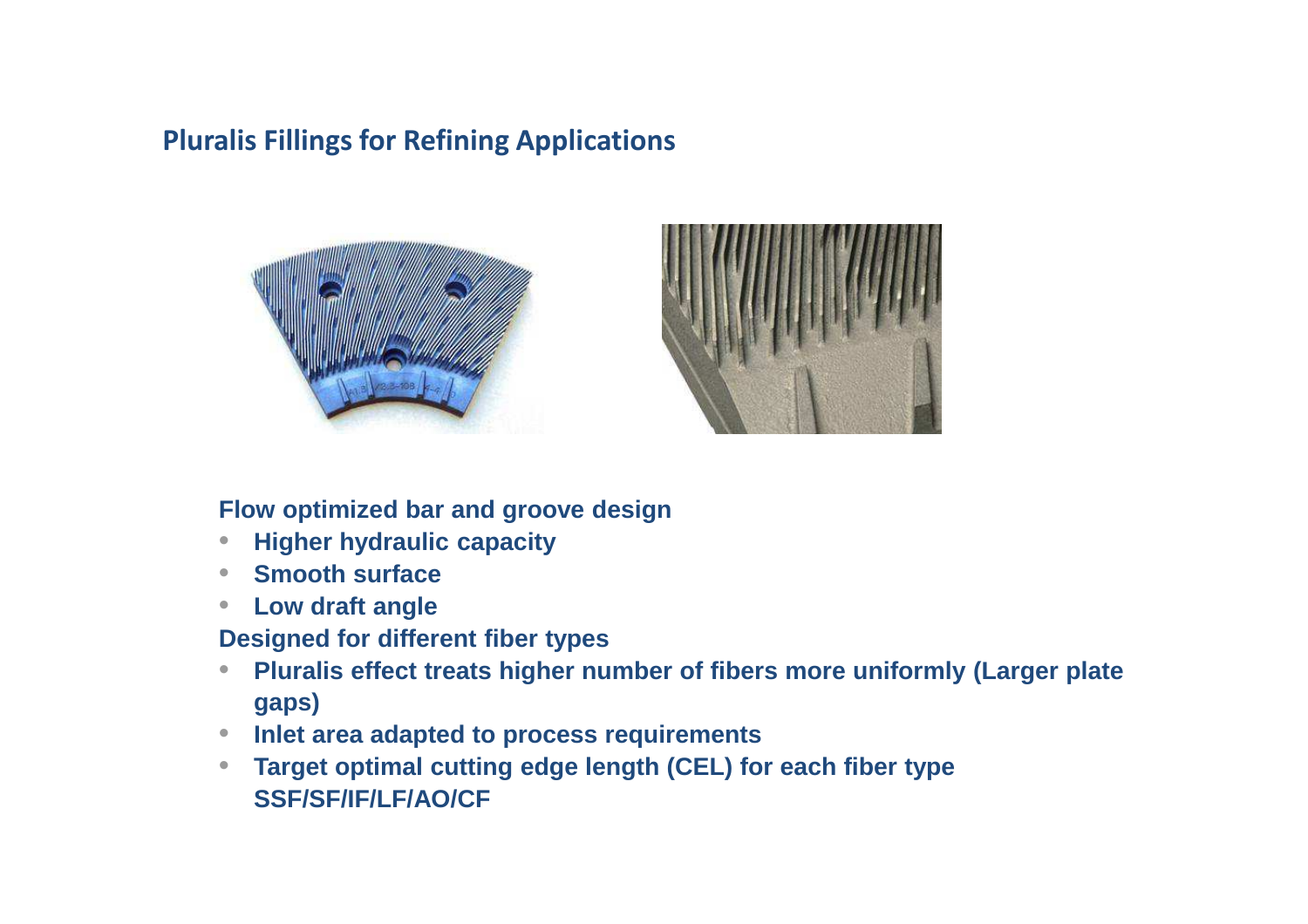#### **Pluralis vs. Techmelt fillings for LBKP – 30" 1SDM Refiner**

|                                  | <b>Techmelt</b> | <b>Voith Pluralis SSF</b> |
|----------------------------------|-----------------|---------------------------|
| <b>Bar width</b>                 | $1,7$ mm        | $1,3 \text{ mm}$          |
| <b>Groove width</b>              | $2,0$ mm        | $2,3$ mm                  |
| <b>Cutting edge length (CEL)</b> | 100 %           | 108 %                     |
| <b>Hydraulic capacity</b>        | 100 %           | 124%                      |
| <b>No-load power (water)</b>     | 100 %           | 100 %                     |

## **Energy savings about 75.000 €/a!!**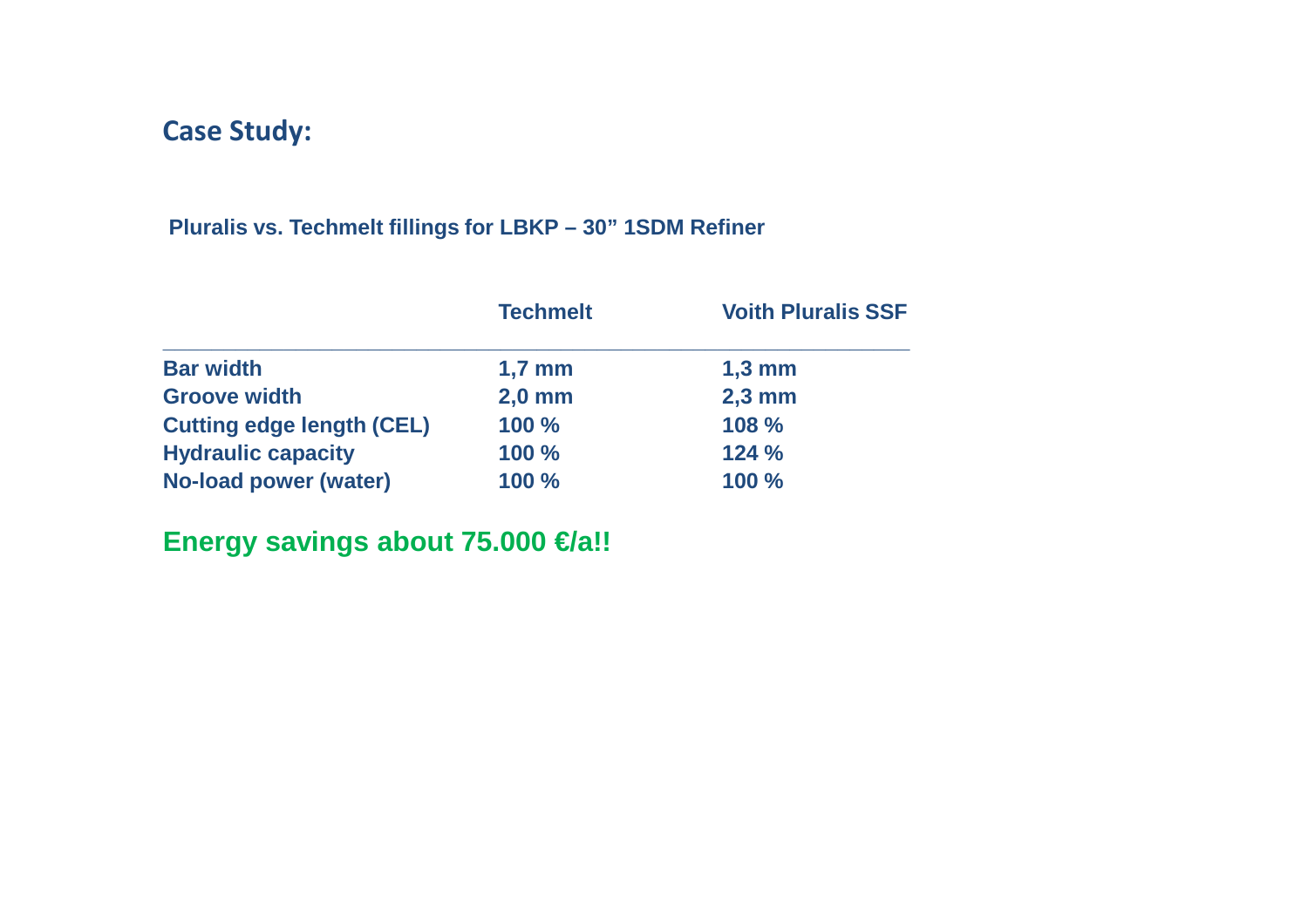#### **Disc Filter Rebuilds for nearly all Disc Filter Applications**



BaglessPlus™ **Sectors** 



Shower nozzles



Filtrate valve

- $\bullet$  **Highest stable filtrate quality over the whole lifetime of BaglessPlus due to endurable & high end design of sector ROI < 0.8 year!**
- $\bullet$ **Lowest maintenance and operation cost due to long lifetime of Bagless**
- **Highest capacity due to corrugated surface of discs, optimal knock off**   $\bullet$ **with nozzles and/or HiCon installation**
- **Clear defined split in cloudy, clear and/or super clear filtrate by the filtrate**   $\bullet$ **valve due to high constant vacuum**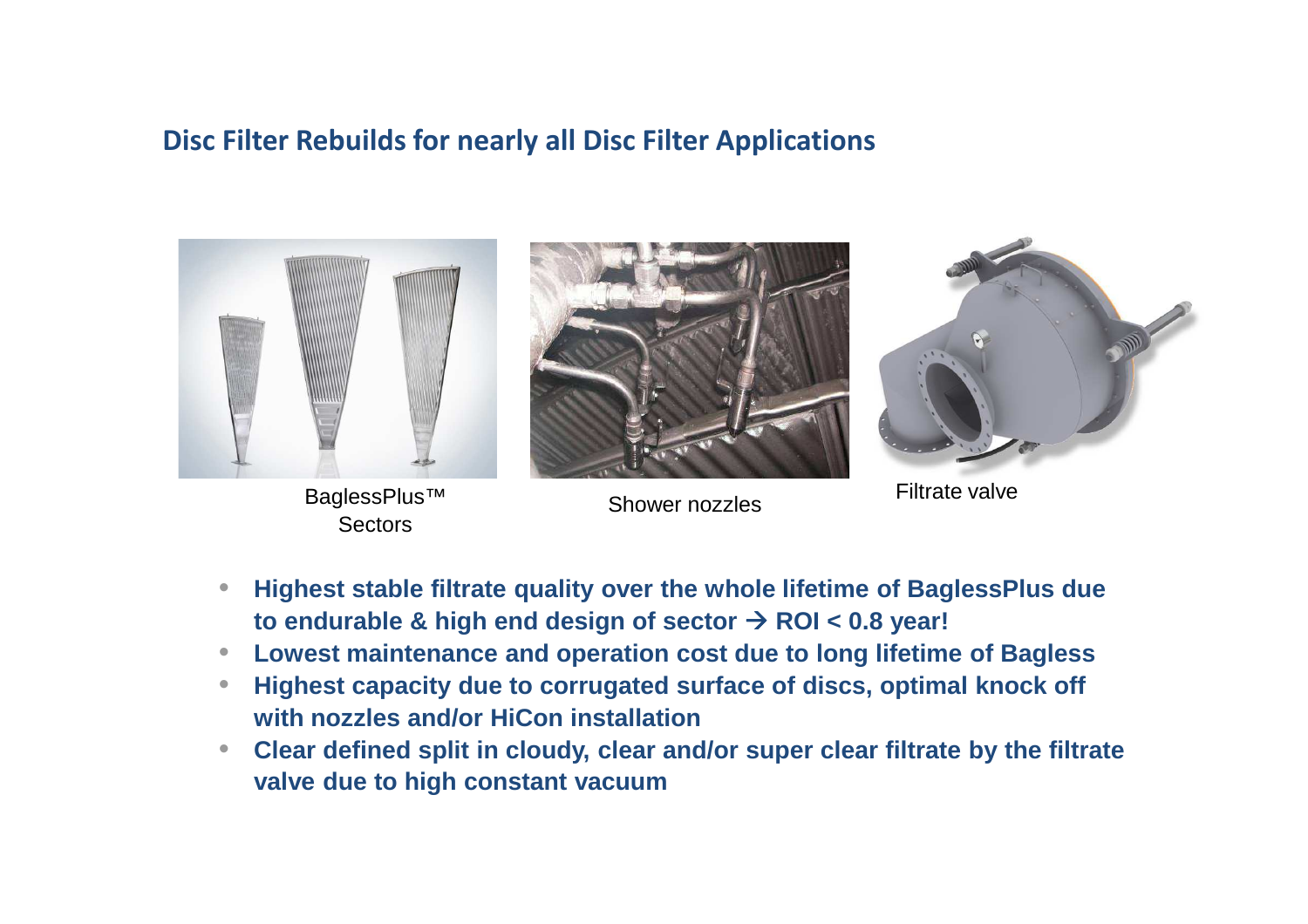#### **Rebuild of 4x GL&V saveall disc filter 520 in China 2012, board and packaging application**

| <b>Superclear filtrate</b> | <b>Before</b>  | <b>After rebuild</b> |
|----------------------------|----------------|----------------------|
| PM <sub>3</sub>            | 160 to 370 ppm | 25 to 35 ppm         |
| PM4                        | <b>200 ppm</b> | 40 ppm               |
| <b>PM5</b>                 | <b>150 ppm</b> | 25 to 35 ppm         |
| <b>PM13</b>                | <b>150 ppm</b> | 20 to 30 ppm         |

#### **Results and Benefits**

- -**Fresh water savings**
- -**80 % reduction in super clear filtrate consistency**
- -**Capacity increase possible by up to 25 %**
- Reduction in heat and chemical consumption -
- **Reduction of solid material losses to effluent** -

#### **Value Added Savings**

- -**Payback calculated to 8 to 12 months**
- -**Savings in retention chemicals**
- -**Less maintenance**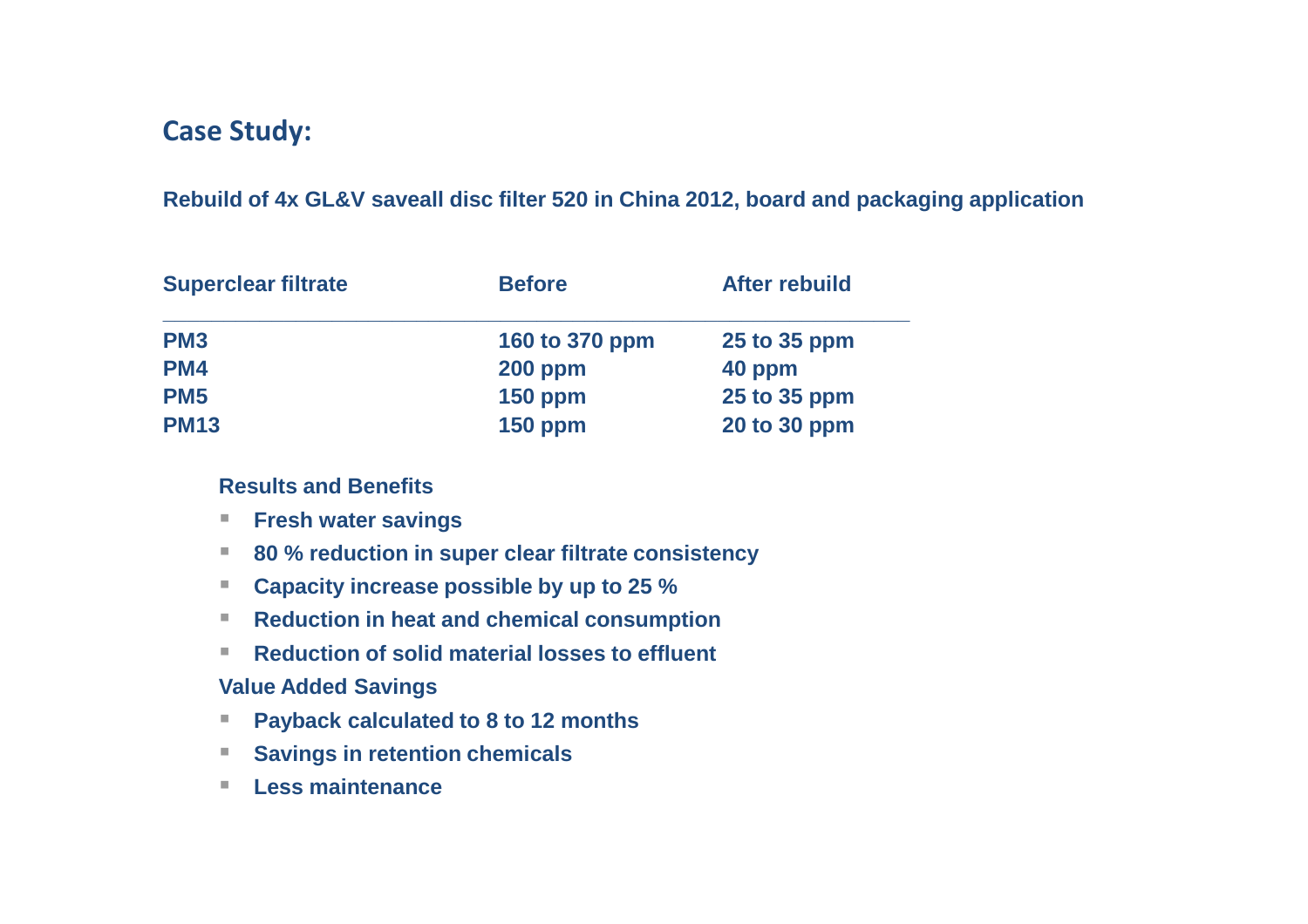# **Conclusion and Acknowledgement**

**Voith Paper Fiber and Environmental Solutions (FES) has a lot of machine parts and equipment to help our customer saving energy, improving quality and increasing easily the production.Furthermore FES provides tailor-made rebuild offers based on an experienced survey from our Voith experts.**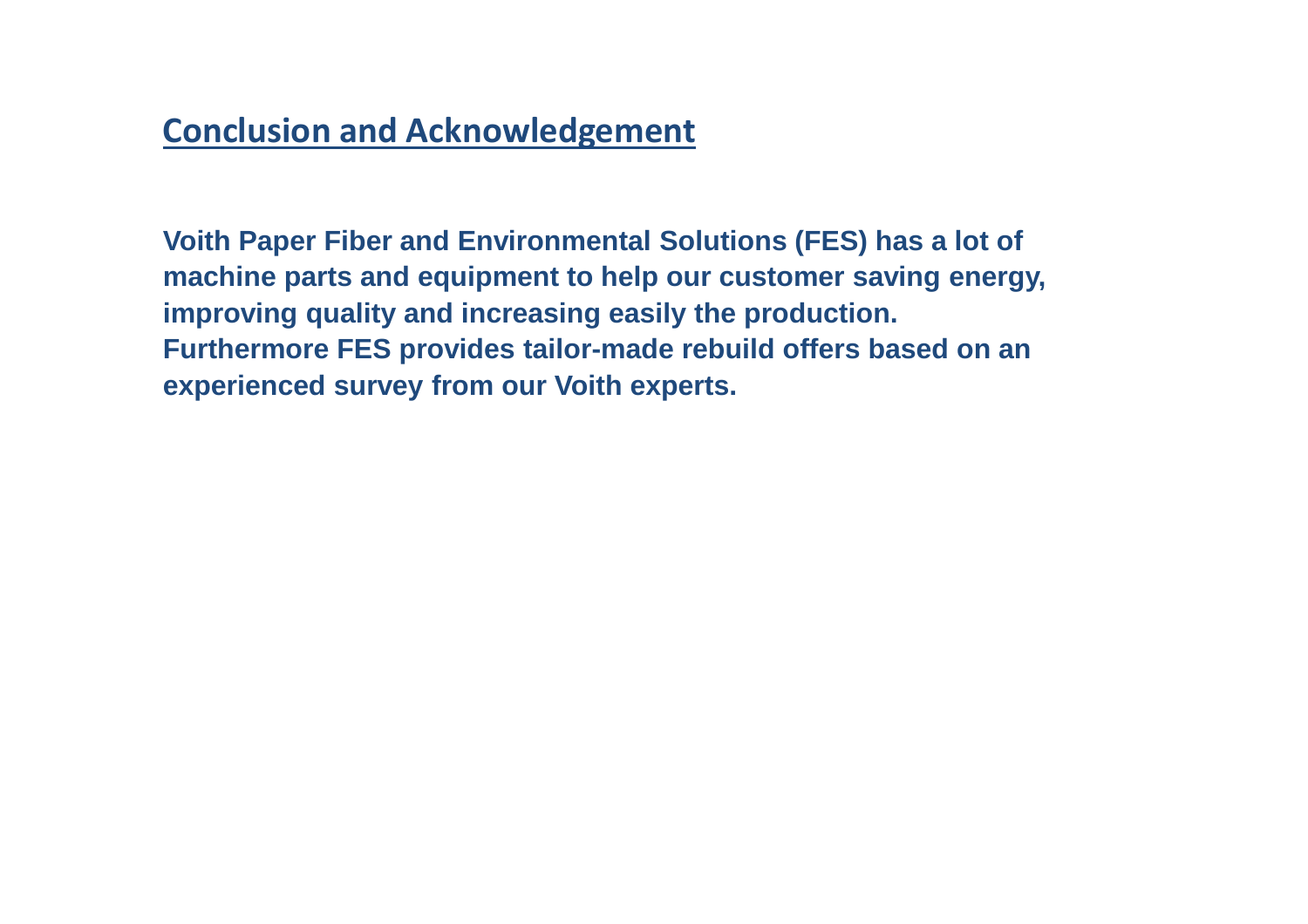## **References**

 $\bullet$ **IntensaPulperTM - new**

 **Saica PM11 in GB, 73 m³ for 1040 t/d EOCC (2012)Wuxi Long Chen (PRC), 73 m³ for 650 t/d COCC/EOCC (2012)Houli Cheng Loong (ROC), 95 m³ for AOCC/TOCC (2011)Donghae (Korea), 40 m³ for 150 t/d BCTMP (2010)Dunaujvaros (HU), 120 m³ for 1440 t/d OCC (2009)Soka Mill (JP), 60 m³ for MW (2008)**

 $\bullet$ **IntensaTechnologyTM - rebuilds**

**Atena (JP/2013), B/P grade:**

**KBC 14DHPSC, new equipped with IntensaTM rotor, deflector, rotor cap and vat modification** 

**CMPC Maule (Chile/2012), B/P grade:**

**Voith VS40, new equipped with IntensaTM rotor, deflector and rotor capProcor (Bra/2011), Tissue grade:**

**Voith UP90, new equipped with IntensaTM rotor and rotor cap**

**Stockstadt (DE/2010), graphical grade:**

**Andritz Fiber Solve, new equipped with rotor modification and deflectorThai Paper (TH/2009), B/P grade**:

**Tampella HD5500, new equipped with rotor modification, deflector, bale breaker and services**